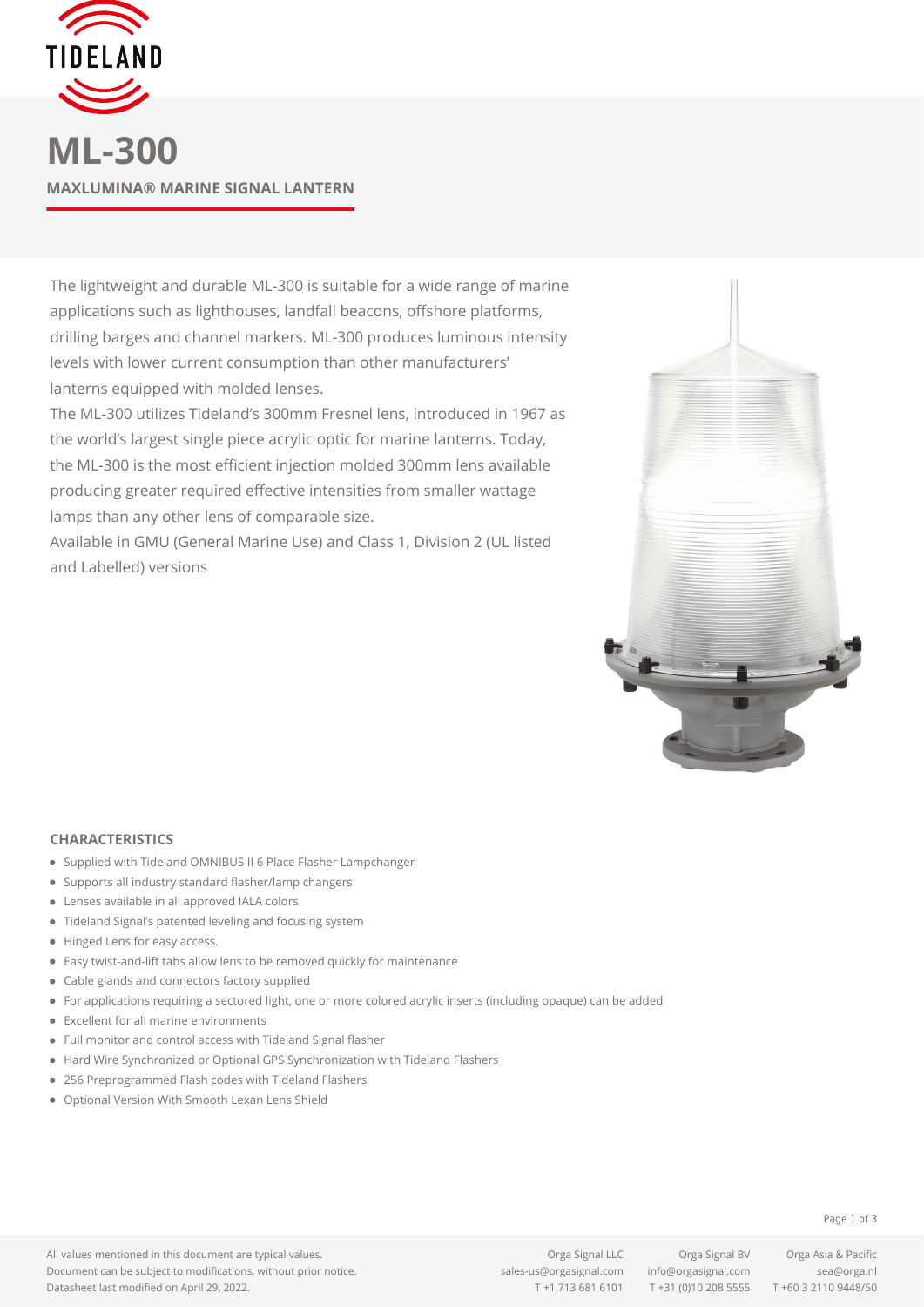

**ML-300 MAXLUMINA® MARINE SIGNAL LANTERN**

| Electrical<br>Rating/<br>Lamp<br>Type      | Incandescent<br>Time<br>(sec) | Fixed<br>Intensity<br>(cd) | EFFECTIVE INTENSITY IN CANDELAS - FLASHING WHITE |                          |                          |                   |                          |                   |                   |                   |                   |
|--------------------------------------------|-------------------------------|----------------------------|--------------------------------------------------|--------------------------|--------------------------|-------------------|--------------------------|-------------------|-------------------|-------------------|-------------------|
|                                            |                               |                            | CCT<br>0.1<br>sec                                | CCT<br>0.2<br>sec        | CCT<br>0.3<br>sec        | CCT<br>0.4<br>sec | CCT<br>0.5<br>sec        | CCT<br>0.6<br>sec | CCT<br>1.0<br>sec | CCT<br>1.2<br>sec | CCT<br>2.0<br>sec |
| 12V,<br>0.25A/<br>$C-8. S-8$               | 0.050                         | 100                        | 28                                               | 47                       | 58                       | 65                | 71                       | 74                | 83                | 85                | 91                |
| 12V,<br>0.55A/<br>$C-8. S-8$               | 0.088                         | 260                        | 67                                               | 119                      | 149                      | 168               | 182                      | 192               | 215               | 222               | 236               |
| 12V,<br>0.77A/<br>$C-8. S-8$               | 0.110                         | 400                        | i.                                               | 175                      | 224                      | 256               | 278                      | 294               | 331               | 341               | 363               |
| 12V,<br>1.15A/<br>$C-8. S-8$               | 0.150                         | 550                        | L.                                               | 220                      | 294                      | 342               | 375                      | 399               | 453               | 467               | 498               |
| 12V,<br>1.35A/<br>$C-8. S-8$               | 0.170                         | 642                        | $\overline{a}$                                   | 248                      | 336                      | 395               | 435                      | 464               | 527               | 545               | 581               |
| 12V,<br>2.03A/<br>$C-8. S-8$               | 0.230                         | 1050                       | i.                                               | L,                       | 544                      | 642               | 709                      | 756               | 862               | 890               | 951               |
| 12V,<br>3.05A/<br>$C-8. S-11$              | 0.310                         | 1500                       | i,                                               | ÷                        | $\overline{\phantom{a}}$ | 880               | 976                      | 1054              | 1220              | 1264              | 1355              |
| 12V,<br>1.90A/<br>$CC-8.$<br>$S-11$        | 0.220                         | 1920                       | ÷                                                | ÷                        | 974                      | 1207              | 1318                     | 1400              | 1583              | 1633              | 1740              |
| 12V,<br>3.00A/<br>$CC-8.$<br>$S-11$        | 0.305                         | 2660                       | i,                                               | í.                       | i.                       | 1534              | 1727                     | 1866              | 2162              | 2241              | 2403              |
| 12V,<br>20W/<br>$C-8.$<br>$T - 3.5Q$       | 0.190                         | 1783                       | i,                                               | 660                      | 927                      | 1097              | 1212                     | 1284              | 1462              | 1516              | 1623              |
| 12V,<br>35W/<br>$C-8.$<br>$T-3.5Q$         | 0.290                         | 2986                       | $\overline{a}$                                   | i,                       | 1403                     | 1747              | 1971                     | 2120              | 2434              | 2514              | 2702              |
| 12V,<br>50W/<br>$C-8.$<br>$T-3.5Q$         | 0.380                         | 4099                       | ÷                                                |                          |                          | 2254              | 2603                     | 2828              | 3320              | 3443              | 3689              |
| 12V,<br>75W/<br>$C-8.$<br>$T-3.5Q$         | 0.510                         | 5642                       | i,                                               | ÷                        | $\overline{\phantom{a}}$ | -                 | $\overline{\phantom{a}}$ | 3724              | 4491              | 4683              | 5078              |
| 12V,<br>100W/<br>$C-8.$<br>$T-3.5Q$        | 0.630                         | 7288                       | ٠                                                |                          |                          |                   |                          |                   | 5721              | 5976              | 6486              |
| 12V,<br>20W/<br>$C-8.$<br>$T-2.6Q$<br>HP   | 0.190                         | 2205                       | $\overline{a}$                                   | 816                      | 1147                     | 1356              | 1499                     | 1588              | 1808              | 1874              | 2007              |
| 12V,<br>35W/<br>$C-8.$<br>$T - 2.60$<br>HP | 0.290                         | 3576                       | $\overline{\phantom{a}}$                         | $\bar{z}$                | 1681                     | 2092              | 2360                     | 2539              | 2914              | 3011              | 3236              |
| 12V,<br>50W/<br>$C-8.$<br>$T-2.6Q$<br>HP   | 0.380                         | 5356                       | $\frac{1}{2}$                                    | $\overline{\phantom{a}}$ | $\sim$                   | 2946              | 3401                     | 3696              | 4338              | 4499              | 4820              |
| 12V,<br>10W/<br>$C-8.$<br>$T-2.6Q$<br>ΗG   | 0.120                         | 662                        | $\sim$                                           | 285                      | 367                      | 422               | 457                      | 485               | 549               | 563               | 602               |

Lamps are prefocused single-contact base.

All values mentioned in this document are typical values. Document can be subject to modifications, without prior notice. Datasheet last modified on April 29, 2022.

Orga Signal LLC Orga Signal BV Orga Asia & Pacific T +1 713 681 6101 T +31 (0)10 208 5555 T +60 3 2110 9448/50

Page 2 of 3